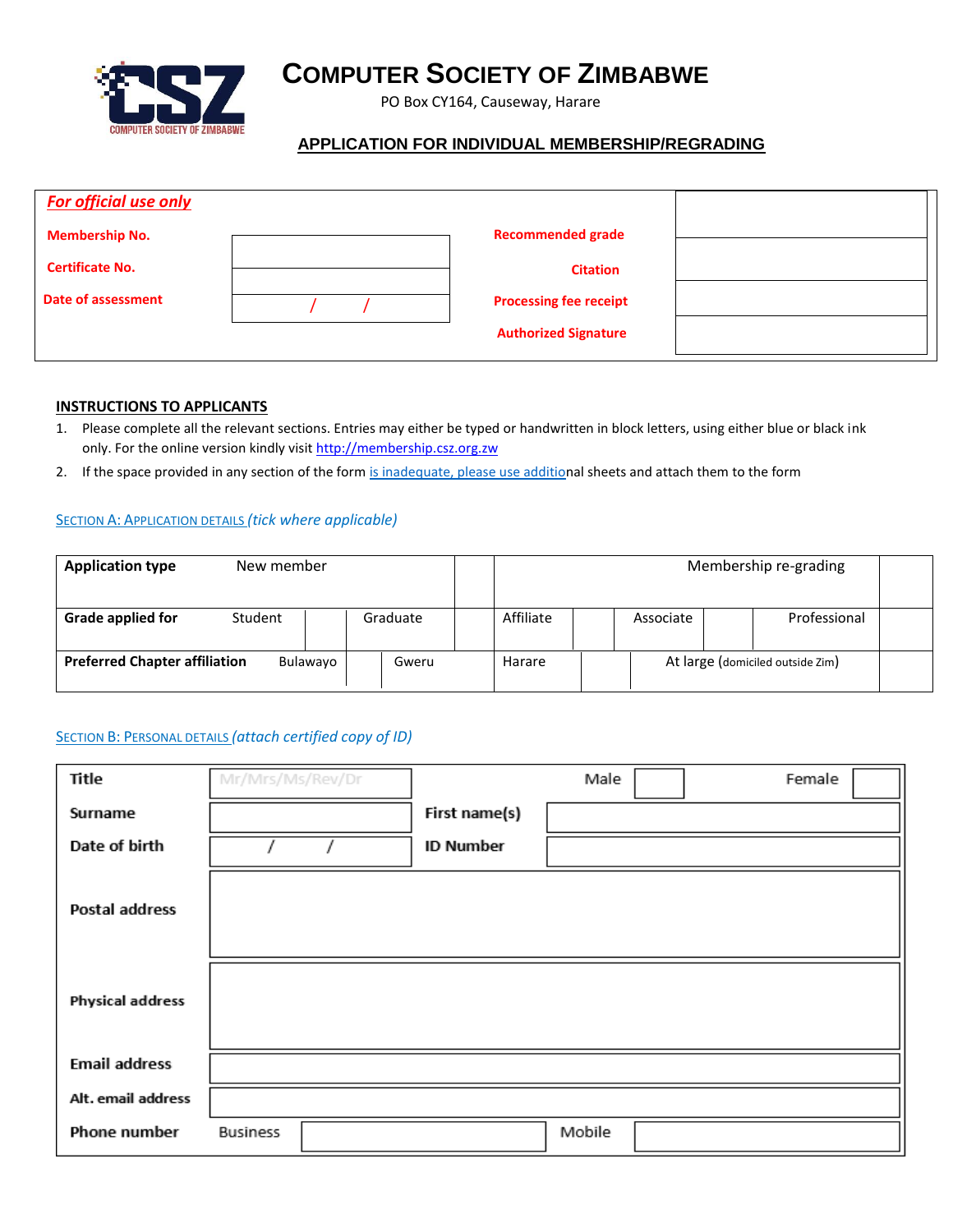#### *SECTION C: ACADEMIC AND PROFESSIONAL QUALIFICATIONS*

*Please list all relevant post-high school academic and professional qualifications e.g. diplomas, degrees, certifications etc. Certified copies of certificates and transcripts will be required for validation. Applicants for student membership should indicate Program of Study, Year, Institution and provide a copy of a valid student ID Card.* 

| <b>Institution</b> | <b>Qualification obtained</b>                                                                                                            | <b>Start date</b> | Completion<br>date | Class/Grade (if<br>applicable) | <b>Official Use</b> |
|--------------------|------------------------------------------------------------------------------------------------------------------------------------------|-------------------|--------------------|--------------------------------|---------------------|
|                    |                                                                                                                                          | mm/yy             | mm/yy              |                                |                     |
|                    |                                                                                                                                          |                   |                    |                                |                     |
|                    |                                                                                                                                          |                   |                    |                                |                     |
|                    |                                                                                                                                          |                   |                    |                                |                     |
|                    |                                                                                                                                          |                   |                    |                                |                     |
|                    | $NB$ – If there is insufficient space to provide all available detail, please use a separate sheet to capture the additional information |                   |                    |                                |                     |

#### *SECTION D: PROFESSIONAL EXPERIENCE AND SKILLS*

#### *D1 - PROFESSIONAL EXPERIENCE*

| <b>Company name and address</b> | Role title& brief description of key                                                                                                   |       | <b>Duration</b> | <b>Official Use</b> |
|---------------------------------|----------------------------------------------------------------------------------------------------------------------------------------|-------|-----------------|---------------------|
|                                 | responsibilities                                                                                                                       | From  | To              |                     |
|                                 |                                                                                                                                        | mm/yy | mm/yy           |                     |
|                                 |                                                                                                                                        |       |                 |                     |
|                                 |                                                                                                                                        |       |                 |                     |
|                                 |                                                                                                                                        |       |                 |                     |
|                                 |                                                                                                                                        |       |                 |                     |
|                                 |                                                                                                                                        |       |                 |                     |
|                                 | NB - If there is insufficient space to provide all available detail, please use a separate sheet to capture the additional information |       |                 |                     |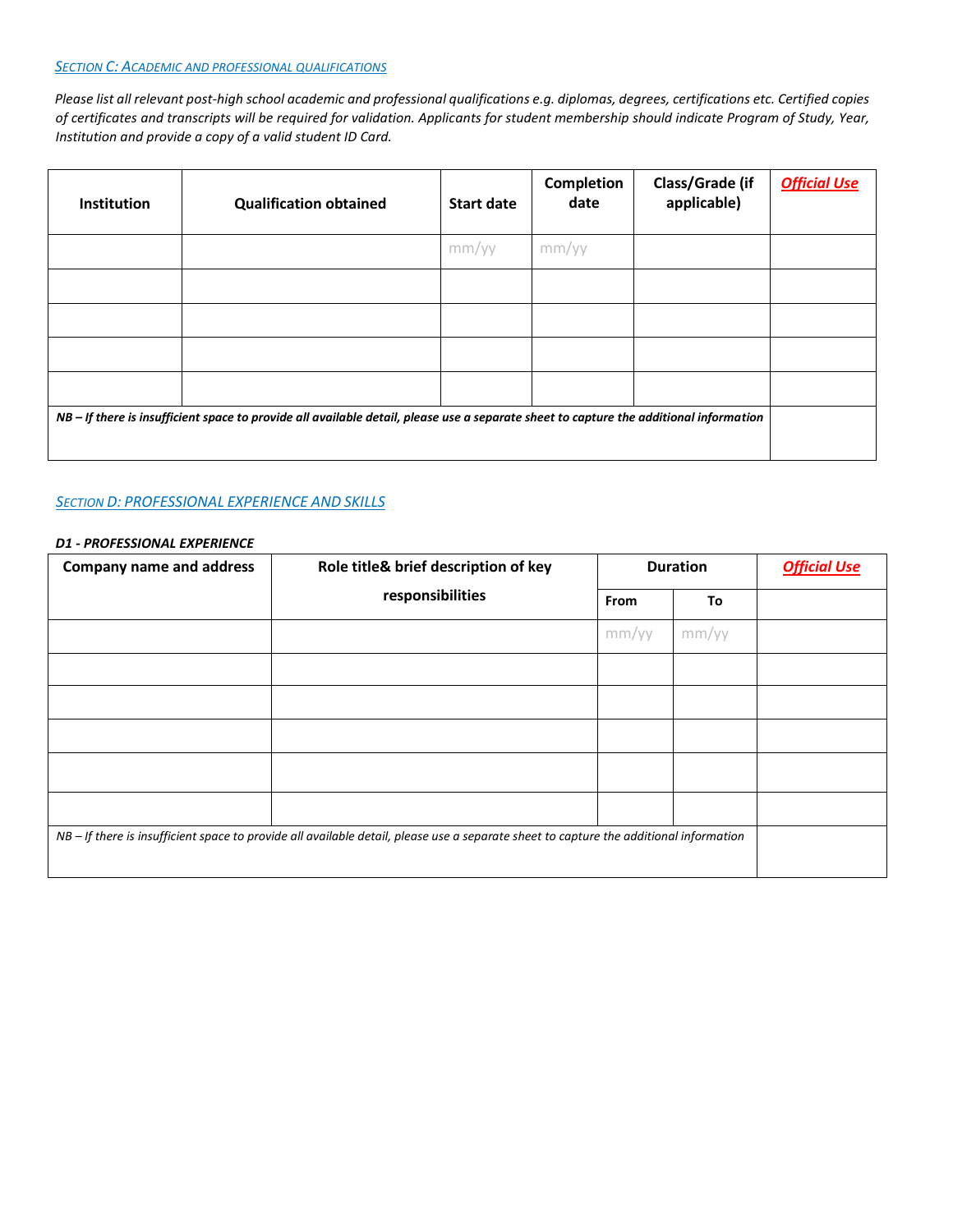#### *D2 – SKILLS. Please tick the box corresponding to each skill that you have acquired/developed over the period above*

| Disaster recovery       | Web/app development          | IT Consultancy                |  |
|-------------------------|------------------------------|-------------------------------|--|
| Sales/Marketing         | Database development         | Networking                    |  |
| Communications          | <b>Business intelligence</b> | Project management            |  |
| Finance/Accounting      | e-Commerce solutions         | IT Governance                 |  |
| Architecture            | Desktop applications         | IT Risk/Information Security  |  |
| IT Service & Support    | IT Security operations       | Business & Systems analysis   |  |
| Programming             | Mobile app development       | Email/Collaborative solutions |  |
| Other (please specify): |                              |                               |  |

#### **SECTION E: INTERESTS AND MOTIVATION**

| What is your primary reason for joining the CSZ?                                                     |                             |         |                            |                              |                                     |               |
|------------------------------------------------------------------------------------------------------|-----------------------------|---------|----------------------------|------------------------------|-------------------------------------|---------------|
| Would you be interested in serving on a Chapter Committee?                                           |                             |         | Yes                        |                              |                                     | No            |
| Which of the following Special Interest Groups, Focus Groups and seminars would you be interested in |                             |         |                            |                              |                                     |               |
| joining/attending? (Please tick all that apply)                                                      |                             |         |                            |                              |                                     |               |
| Free & Open Source                                                                                   | Software Development        |         |                            | IT Consultancy               |                                     |               |
| <b>IT Governance</b>                                                                                 | Cybercrime/Cybersecurity    |         |                            | Information Security/IT Risk |                                     |               |
| Renewable energy                                                                                     | Ethical hacking / forensics |         |                            | Project management           |                                     |               |
| Leadership                                                                                           | Sustainability/Green IT     |         |                            | Disaster Recovery/BCM        |                                     |               |
| Soft skills                                                                                          | Mobile app development      |         |                            | Cloud technologies           |                                     |               |
| Hobbies/Leisure activities<br>Indoor                                                                 |                             |         |                            | Outdoor                      |                                     |               |
| Have you previously held a position within CSZ?                                                      |                             |         | No                         |                              | If yes, please provide detail below |               |
| Role                                                                                                 |                             |         | Level(tick the applicable) |                              |                                     | <b>Period</b> |
| (e.g. President, Committee member)                                                                   |                             | Council | Chapter                    | <b>SIG</b>                   | From                                | To            |
|                                                                                                      |                             |         |                            |                              | mm/yy                               | mm/yy         |
|                                                                                                      |                             |         |                            |                              |                                     |               |
|                                                                                                      |                             |         |                            |                              |                                     |               |

*SECTION F: SPONSORSHIP DECLARATION (not applicable for students)*

*(To be completed by applicant's referees – refer to Information Booklet for guidance on acceptable sponsors)*